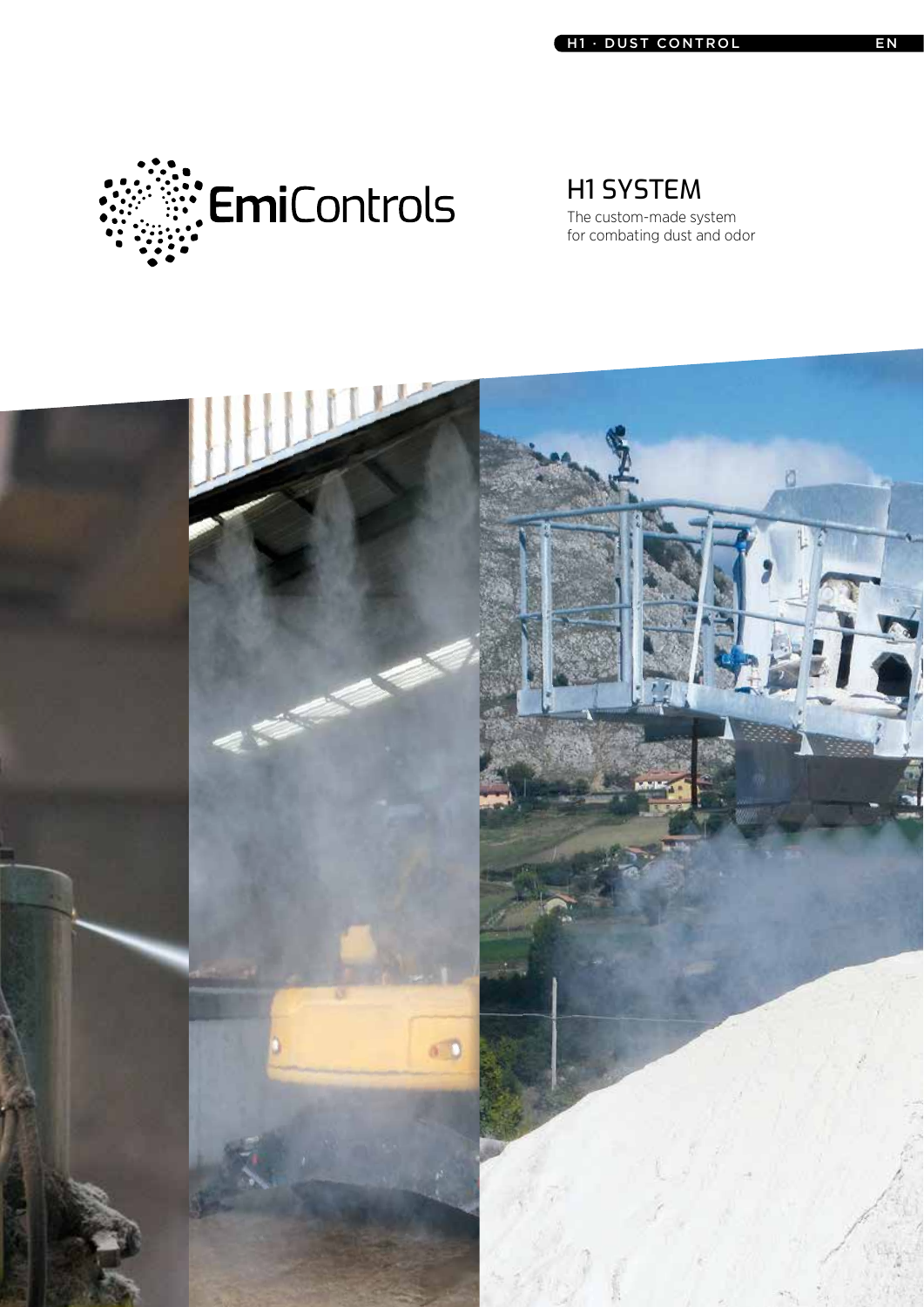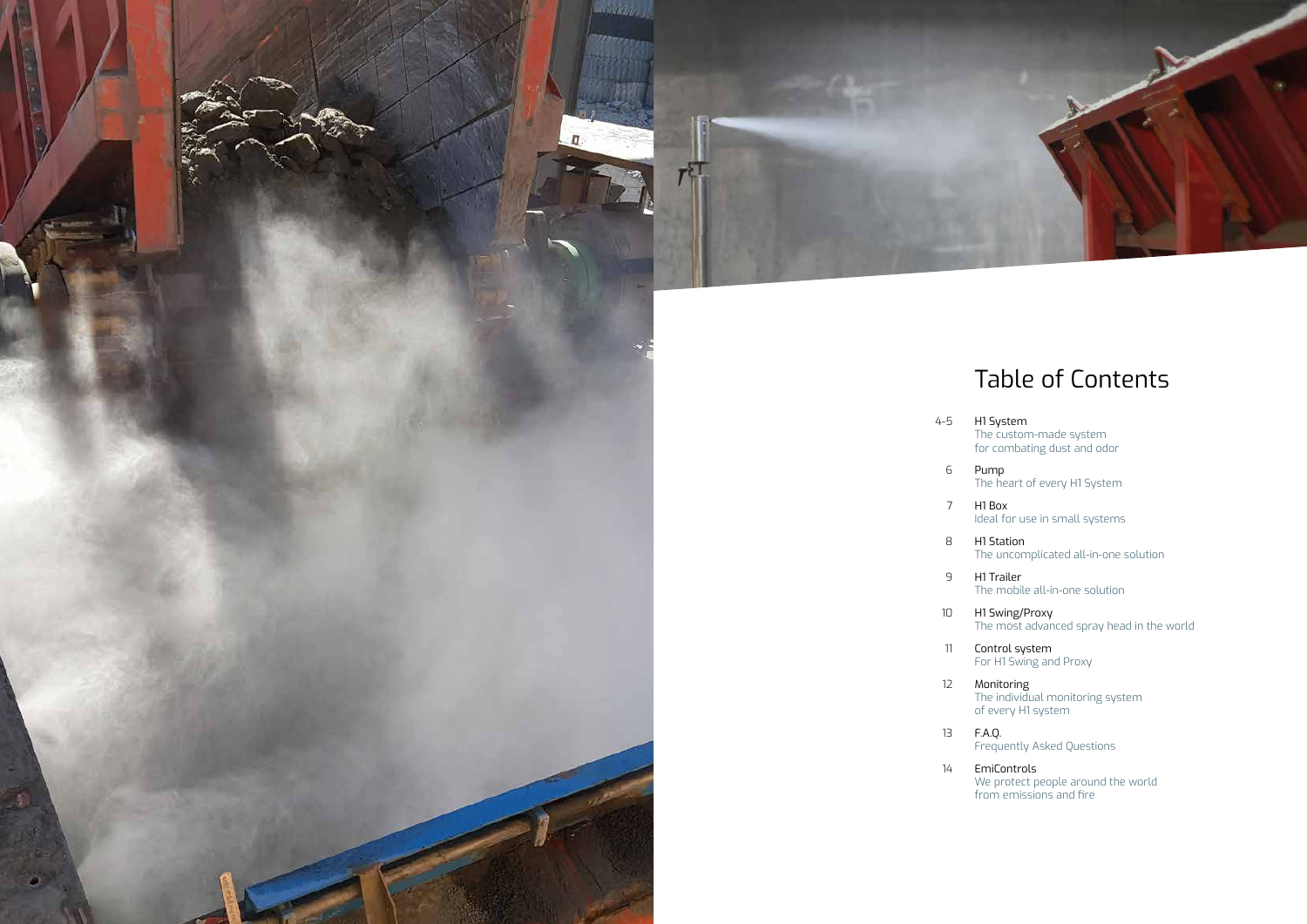The H1 System is a versatile high-pressure misting system for controlling dust and odor. It consists of a modular design and can therefore be flexibly adapted to the needs of customers (degree of emission, place of use, amount and properties of dust/odor). In addition, installation requires little effort, is space-saving and can operate directly on the dust source.

# H1 System The custom-made system

# for combating dust and odor

#### WHAT MAKES THE H1 SYSTEM UNIQUE ON THE MARKET:

- › The modular design of the H1 System enables flexible adaptation of the system to the respective situation
- › The simplicity and small size of the nozzles and leads allow for quick and cost-effective installation in the immediate vicinity of the dust source
- › The system works fully automatically and requires little maintenance depending on the design
- › Cost savings: if there is no dust, the system switches off automatically
- › High adaptability: the system can be used for both open storage and closed spaces
- > Thanks to the ingenious nebulization technology, dust is bound with a very small amount of water and with maximum result (advantage: no water puddles, energy efficiency)

- 
- 
- 
- 
- 



### TYPICAL APPLICATION AREAS

- › Handling of bulk material
- › Humidification of streets and squares
- › Harbors
- › Open bins
- › Closed spaces
- › Composting plants
- › Crushers
- › Transfer points on conveyor belts

The system was originally developed for dust binding, it then established itself over the years in the field of odor control. Since the H1 System can be flexibly adapted to all situations, many customers have also decided to mix the two functions; i.e. where necessary, the system binds dust, otherwise odor.

Determine quantity and type of nozzles to be installed

panel

Determine where pumps  $\theta$ pumping station can be placed Determine where to place the feeding lines and nozzles

Determine the amount and type of dust

**1. 2. 3. 4. 5.** 5 things to do

Choice

in order to plan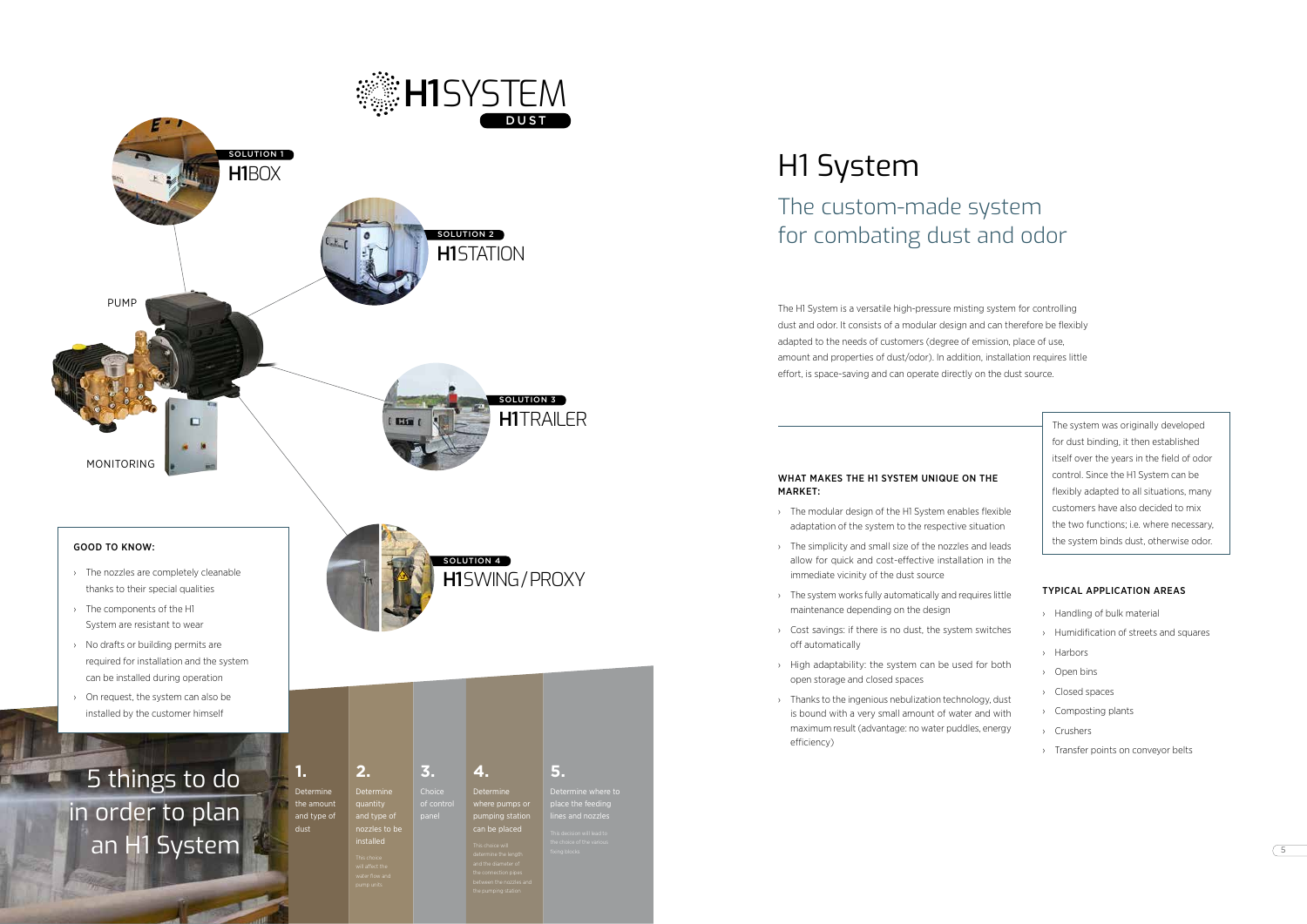

The H1 Box was specially developed for use in smaller plants. Thanks to its low weight and size, it is very easy to transport and yet very efficient in binding dust. Depending on the pump size, the water flow of the H1 Box can be adapted to the respective situation and needs. Water flow is 1 - 10 l/min.

#### WHAT MAKES THE H1 BOX UNIQUE:

- › The pump can be controlled by remote control
- › Thanks to the filter stations (manual and automatic), the maintenance intervals at the pumps and nozzles are significantly reduced
- › The pump housing is made of aluminum
- › The Box is easy to transport and is shockproof thanks to its housing and protected from dirt

#### TYPICAL AREAS OF APPLICATION

The H1 Box is ideal for use in small or narrow installations with little space or for places where the pump often needs to be relocated.

### SOLUTION 1

#### ELECTRICAL CHARACTERISTICS

| Rated voltage                | V            | 230/400                       |
|------------------------------|--------------|-------------------------------|
| Frequency                    | Hz           | 50/60                         |
| Rated current                | А            | 6.2 to 14.8                   |
| Pump motor power             | kW           | 0.75 to 1.5                   |
| <b>SIZE</b>                  |              |                               |
| Length                       | mm           | $620 - 670$                   |
| Width                        | mm           | 280                           |
| Height                       | mm           | 260                           |
| WEIGHT                       |              |                               |
| Box with pump                | kg           | $27 - 30$                     |
| <b>MISCELLANEOUS</b>         |              |                               |
| Operating temperature        | $\mathrm{C}$ | $-5^{\circ}$ to $+45^{\circ}$ |
| Storage temperature          | $\circ$ C    | $-20^{\circ}$ to + 60°        |
| <b>WATER</b>                 |              |                               |
| Water supply pressure (min.) | bar          | $2 - 8$                       |
| Water filter                 |              | optional                      |
| Water flow                   | l/min        | $1 - 10$                      |
| Operating pressure           | bar          | $60 - 100$                    |
|                              |              |                               |



The pump is the base and therefore the heart of every H1 System. The robust piston pumps make it possible to dose the amount of water and thus to produce the optimum droplet size for dust binding. They have a flow rate of 1 - 21 l/min and generate a pressure of up to 100 bar. As a result, the right solution can be found for every application.

#### WHAT MAKES THE PUMP UNIQUE:

- › Pressure can be adjusted individually for each pump
- › The hot-forged brass head makes the pump resistant to high pressure and vibration
- > The installed ceramic pistons have a very fine surface structure, which protects against wear of the seal and resulting friction and overheating
- > Transmission from the motor to the pump shaft takes place via a four-way mounted flexible coupling

### ELECTRICAL CHARACTERISTICS

| Rated voltage         | V         | 230/400                        |
|-----------------------|-----------|--------------------------------|
| Frequency             | Hz        | 50/60                          |
| Rated current         | А         | 62to 186                       |
| Pump motor power      | kW        | $0.75$ to 3                    |
| <b>SIZE</b>           |           |                                |
| Length                | mm        | variable                       |
| Width                 | mm        | variable                       |
| Height                | mm        | variable                       |
| WEIGHT                |           |                                |
| Pump                  | kg        | $18 - 35$                      |
| <b>MISCELLANEOUS</b>  |           |                                |
| Operating temperature | $\circ$ C | $-5^{\circ}$ to $+45^{\circ}$  |
| Storage temperature   | $\circ$ C | $-20^{\circ}$ to $+60^{\circ}$ |
| <b>WATER</b>          |           |                                |
| Water supply pressure | bar       | $1 - 8$                        |
| Water flow            | 1/min     | $1 - 21$                       |
| Operating pressure    | bar       | $60 - 100$                     |

The pumps are ideal for intensive and long-lasting use. Many of our pumps have been working for years in steel mills, harbors or industrial companies under the most difficult conditions.

## Pump The heart of every H1 System





## Ideal for use in small plants

SOURCE: INTERPUMP GROUP SPA.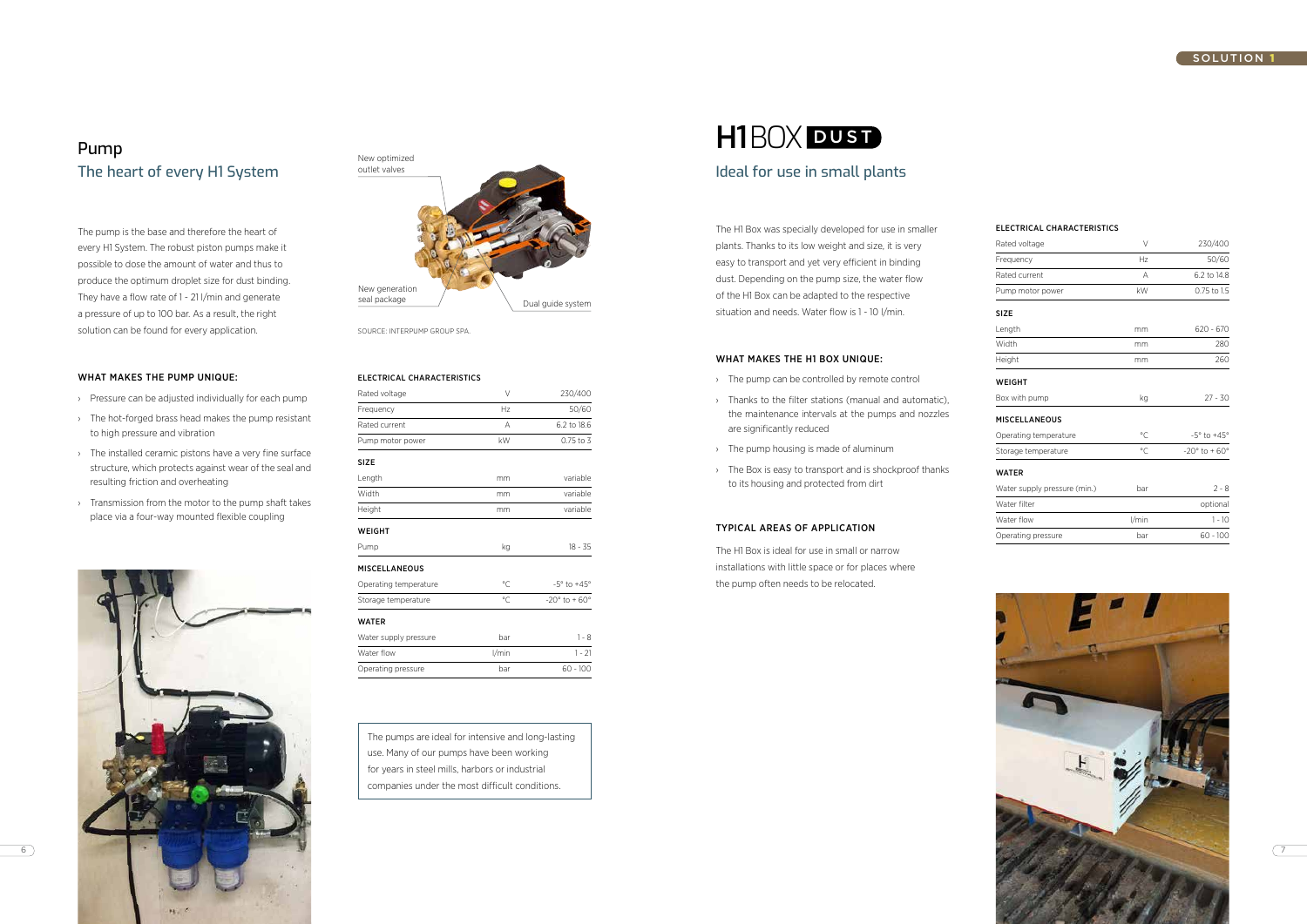

If you are looking for a complete solution and need more than one pump for optimal dust binding, you have found a great solution in the H1 Station. It consists of 2 - 4 independent pumps, a control cabinet and self-cleaning filters. Only a power and water connection is needed for installation.

#### WHAT MAKES THE H1 STATION UNIQUE:

- > The H1 Station is a complete solution that makes on-site installation easy and cost-effective
- › The housing is made of powder-coated aluminum and is extremely environmentally friendly
- > The total water flow is 4 84 l/min (depending on the installed pumps)
- $\rightarrow$  It can also be connected to existing monitoring systems (network)
- › Can be controlled by remote control
- › Also available with heating for winter operation

The H1 Trailer is the mobile version of the H1 Station. It contains 2 pumps, an electrical circuit, a selfcleaning filter, 2 rolls of high-pressure hose (50m), a supply line (20m) and an electric cable (20m).

#### WHAT MAKES THE H1 TRAILER UNIQUE:

- › The H1 Trailer is a handy complete solution on undercarriages, which can be easily repositioned
- › The covering is made of powder-coated aluminum and is extremely environmentally friendly
- › The total water flow is 2 42 l/min (depending on the pumps installed)
- › The trailer has a support wheel, safety cable, reverse gear and independent torsion bar suspension per wheel
- › Can be controlled by remote control
- › Also available with heating for winter operation

#### TYPICAL AREAS OF APPLICATION

Ports, shipyards and construction sites where the fogging system must be flexible and easy to relocate.

#### SOLUTION 3

#### ELECTRICAL CHARACTERISTICS

| Rated voltage         |    | $400 - 31 + N + PF$ |
|-----------------------|----|---------------------|
| Frequency             | Hz | 50                  |
| Rated current max.    | А  | 26                  |
| Pump motor power      | kW | 3 to 12             |
| Power connection plug |    | $32 - 31 + N + PF$  |

#### HYDRAULIC CHARACTERISTICS

| Water supply pressure       | bar     | $2 - 8$                                  |
|-----------------------------|---------|------------------------------------------|
| Temperature of water supply | $\circ$ | $4 - 50$                                 |
| Water filter                |         | 60um, with electric self-cleaning system |
| Water type                  |         | freshwater                               |
| Operating pressure max.     | bar     | 100                                      |
| Water flow                  | 1/min   | 4 - 84                                   |

#### MISCELLANEOUS

| Operating temperature |         | $-5^{\circ}$ to $+45^{\circ}$ |
|-----------------------|---------|-------------------------------|
| Storage temperature   | $\circ$ | $-20^{\circ}$ to + 60°        |

#### OPTIONAL

| UV Filter                      |
|--------------------------------|
| Automatic heating module (box) |
| Remote control                 |

#### ELECTRICAL CHARACTERISTICS

| V                                      | 400~3L+N+PE                              |
|----------------------------------------|------------------------------------------|
| Hz                                     | 50                                       |
| А                                      | 13                                       |
| kW                                     | 9                                        |
| А                                      | 16~3L+N+PE                               |
| <b>HYDRAULIC CHARACTERISTICS</b>       |                                          |
| bar                                    | $2 - 8$                                  |
| $^{\circ}$ C                           | $4 - 50$                                 |
|                                        | 60um, with electric self-cleaning system |
|                                        | freshwater                               |
| bar                                    | 100                                      |
| 1/min                                  | $2 - 42$                                 |
|                                        |                                          |
| $\mathrm{C}$                           | $-5^{\circ}$ to $+45^{\circ}$            |
| $\circ$ C                              | $-20^{\circ}$ to + 60°                   |
| <b>MECHANICAL CHARACTERISTICS</b>      |                                          |
| Max. undercarriage load capacity<br>kg | 150                                      |
|                                        | 400/10                                   |
| bar                                    | 2.3                                      |
|                                        |                                          |
|                                        |                                          |
|                                        |                                          |
|                                        |                                          |
|                                        |                                          |



#### TYPICAL AREAS OF APPLICATION

Companies with several problem areas, which have to be treated individually.

# **H1**TRAILER DUST

### The mobile all-in-one solution

# **H1**STATION DUST

## The uncomplicated all-in-one solution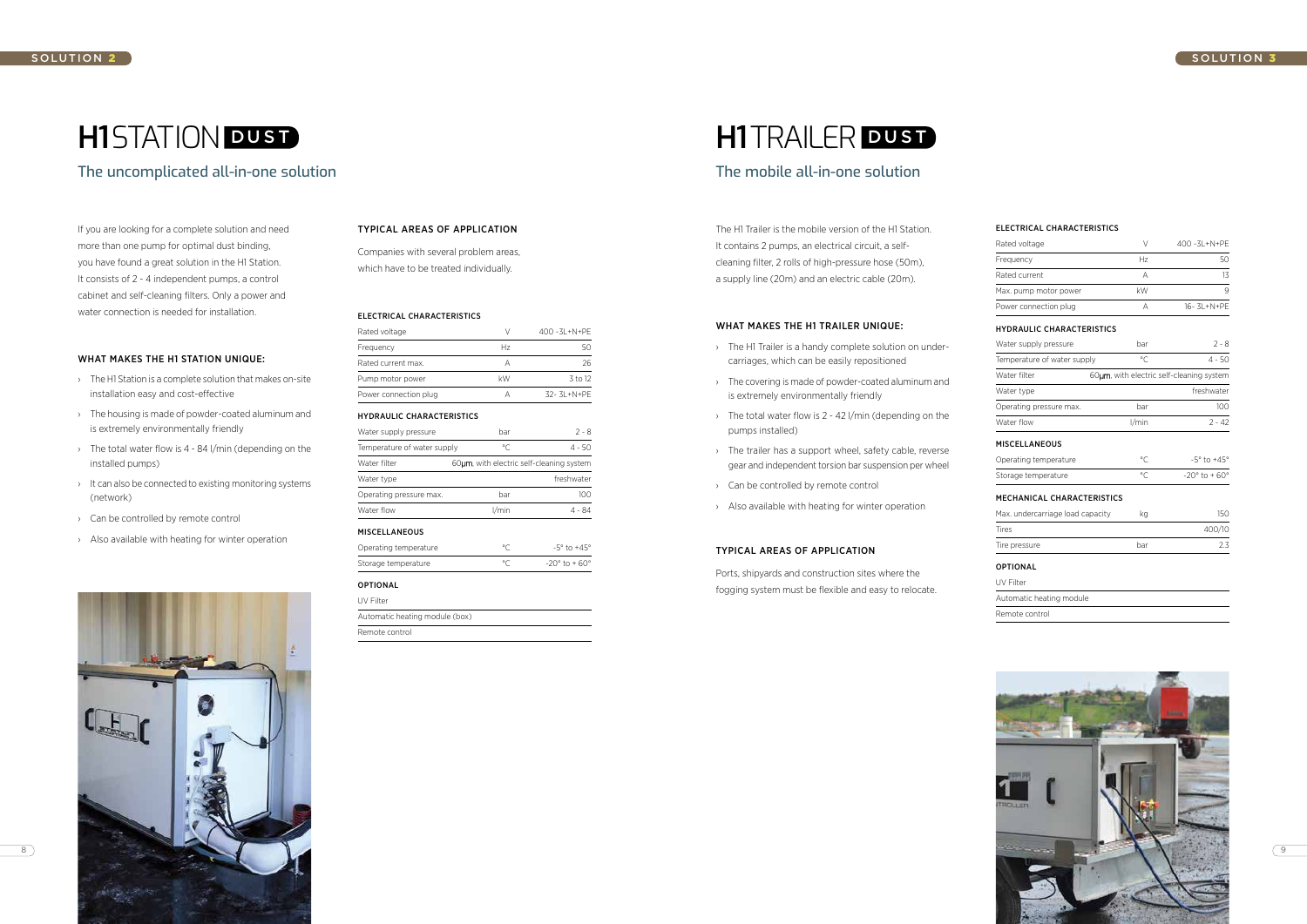The H1 Swing is a spray head that has 1 nozzle and can rotate 360°. There are two variants: the fully automatic H1 Swing and the semi-automatic H1 Proxy. In contrast to the fully automatic H1 Swing, the H1 Proxy has to be set manually once, however then it works automatically. The H1 Proxy is very robust and was created especially for construction sites and industrial plants with harsh environmental conditions.

#### ELECTRICAL CHARACTERISTICS

| Rated voltage                  | V         | 230/400                        |
|--------------------------------|-----------|--------------------------------|
| Frequency                      | Hz        | 50/60                          |
| Rated current                  | А         | depending on pump              |
| Pump motor power               | kW        | depending on pump              |
| SIZE                           |           |                                |
| Length                         | mm        | 300                            |
| Width                          | mm        | 110                            |
| Height                         | mm        | 270                            |
| WEIGHT                         |           |                                |
| Swing and proxy                | kg        | 3.5                            |
| MISCELLANEOUS                  |           |                                |
| Operating temperature          | $\circ$ C | $-5^\circ$ to $+45^\circ$      |
| Storage temperature            | $\circ$ C | $-20^{\circ}$ to $+60^{\circ}$ |
| Tilt angle Swing and Proxy     | o         | $-15^{\circ}$ to $+45^{\circ}$ |
| Swing: fully automatic tilting | $\circ$   | $360^\circ$                    |
| Proxy: semi-automatic tilting  | $\circ$   | 360°                           |
| Range of throw                 | m         | $5 - 14$                       |
| Rotation speed                 | rpm       | $3 - 6$                        |
| WATER                          |           |                                |
| Water supply pressure          | bar       | $2 - 8$                        |
| Water filter                   |           | optional                       |
| Water flow                     | 1/min     | $1 - 15$                       |
| Operating pressure             | bar       | 100                            |
|                                |           |                                |



With the aid of Modbus technology, any number of spray heads can be controlled and the individual spray heads can communicate with each other. If there is no dust, the spray head will automatically switch off.

The spray heads are mainly used where a large area of dust has to be removed. For example, they are positioned at various points along dusty roads, squares or processing facilities.

#### THIS MAKES THE SPRAY HEAD UNIQUE:

- › There are 2 variants: the fully automatic H1 Swing (for industry) and the semi-automatic H1 Proxy (for heavy industry)
- › The H1 Swing/Proxy covers a floor area of over 500m2 (without wind)
- › The H1 Swing/Proxy is very versatile: Zones and speed can be programmed as required for each spray head and also be coordinated with each other
- › The spray head is made of sturdy stainless steel
- › Drives and function sensors are designed in low voltage
- › Installation and handling of the spray heads is very easy

#### TYPICAL APPLICATION AREAS

Dusty roads, construction sites, industrial facilities, composting facilities, storage areas, etc.

# **H1**SWING / PROXY DUST

## The most advanced spray head in the world

## Control system for H1 Swing and Proxy

Control of the oscillating heads takes place via an easy-to-use control system. The position for mounting the control system can be chosen freely, ideally it should be an easily accessible location.

For maximum security, the service interface is password protected.

### THE CONTROL SYSTEM HAS TWO SURFACES:

- › All the parameters of each individual spray head can be changed using the service interface, such as the IP address of the individual components in the network or timer parameters. In contrast to the H1 Proxy, the H1 Swing can also be used to change the rotation speed, spray angle and zero position.
- > Using the user interface, data such as the position of the spray head, the active program, pump pressure, error messages etc. can be read off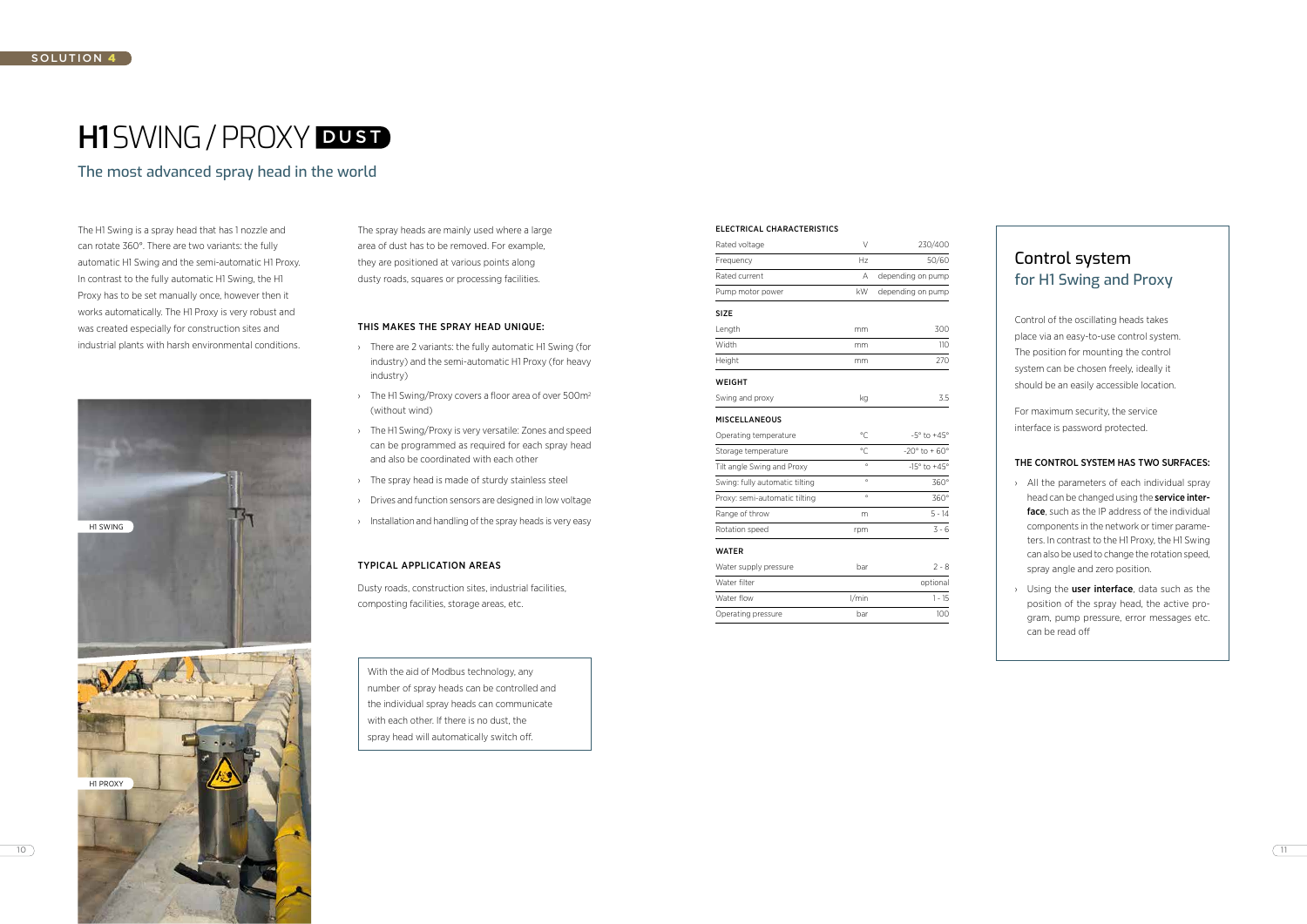

#### 1. How many nozzles are needed for an H1 System?

The number of nozzles is calculated according to the coverage criterion: a distance of 75 cm in ventilated rooms, a distance of 100 cm in weak wind, a distance of 125 cm with still air.

#### 2. What casting distance can the jet of a nozzle reach?

On average, the nozzles cover one square meter.

Depending on the conditions (wind and evaporation), the jet can vary – in the case of atomizer nozzles we are talking 1 to 2 m or 3 to 4 m. For operations with high dust loads, we use flat jet nozzles or hollow cone nozzles – the jet can vary from 7 to 8 m or 9 to 10 m.

#### 3. How do you clean a nozzle?

All you need is to remove the dirt on the outside, dip the nozzle in diluted vinegar or degreaser, rinse and dry with compressed air.

#### 4. How many square meters does a nozzle cover?

#### 5. When do you choose flat jet nozzles or hollow cone nozzles?

With the flat jet and hollow cone nozzles, a height of up to 15 m is possible.

These nozzles are preferred for heavy industry applications or for applications where a wide jet is needed.

#### 6. Which are the best nozzles to choose?

The mean diameter of the droplets is chosen based on the desired result:

- > 15 **µm** (microns) to ensure fast evaporation and thus protect the material from moisture
- $\rightarrow$  30  $\mu$ m for slightly heavier and more wind-resistant droplets
- $\rightarrow$  50  $\mu$ m for compact and damp fog

#### 7. When are connectors used in INOX?

For projects in the food industry, connectors and nozzles in Inox are needed as they comply with HACCP requirements (HACCP = Hazard Analysis and Critical Control in the Food Industry).

- **Electric switchboard** in AISI304 or in polycarbonate
- > Software functions: Timer, weekly program, visualization of data, complex calculations, working cycles, system monitoring (water pressure, temperature, clogged filters, faults), selection of lines, timing selection, pump maintenance, etc.
- Human-machine interface: Pushbuttons, key-operated switch, emergency stop button, backlit display, IP67 industrial touchscreen, tablet/smartphone control via WiFi and LAN
- › Interfaces to existing systems: Modbus RTU, digital inputs (e.g., start/stop), digital outputs (e.g., activated cycle, alarm, etc.)
- › Control systems: Pushbuttons, wired remote control, wireless remote control
- > **Controllable devices**: Pumps, valves, blowers, lights, etc. are controllable in any combination of cycles
- › Signaling devices: Light, siren, buzzer, LED
- Sensors: any analogue or digital sensor can be used in particular: Pressure sensors, flow rate, humidity and temperature sensor

## Monitoring The individual monitoring system of every H1 system F.A.Q. Frequently Asked Questions

### 8. At what altitude will the controls be installed?

There is no general rule for this. Normally they are placed at a height of 3 to 4 meters. If desired, installations up to 6 m high pose no problem.

Monitoring helps to control the functions of the respective H1 system. Thanks to the many options available, monitoring can be optimally adapted to the needs of the respective system.

### THE FOLLOWING OPTIONS ARE AVAILABLE FOR MONITORING: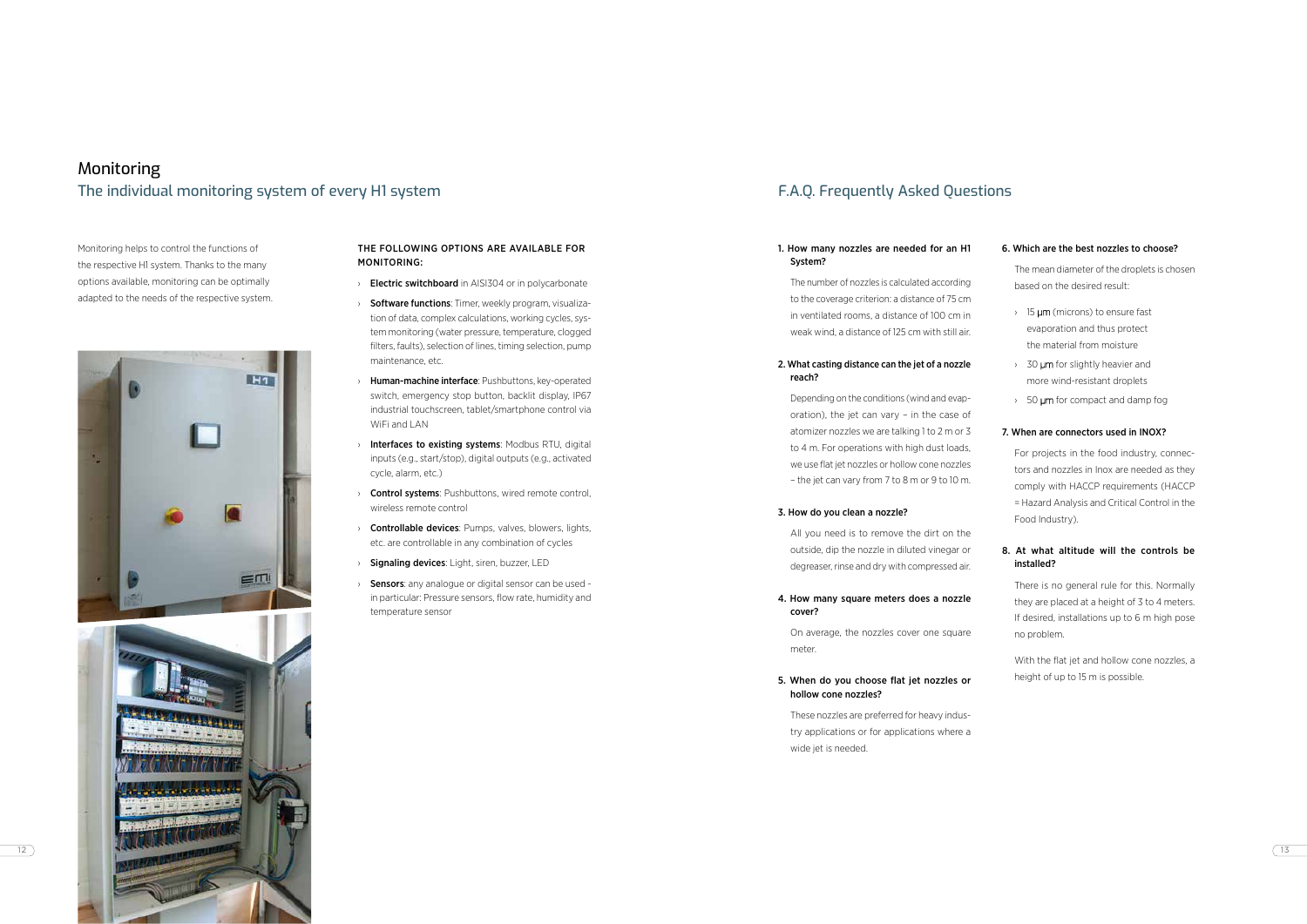

At EmiControls, we offer custom-made solutions to fight fires, dust and odors – with the help of water mist. Thanks to their larger water surface, small drops of water achieve a far better effect than conventional measures.

Safety in *firefighting* - whether for emergency services or structure - can be greatly increased thanks to water mist. It quickly deprives fires of energy and substantially increases the cooling effect.

Our in-depth know-how in mechanical engineering and, above all, in water atomization, has enabled unprecedented results in a wide variety of areas.

In **dust control**, the fine drops of water combine with the dust particles, thus bringing them to the ground. The proper distribution of the drops is essential for optimal dust retention – and this we have perfected at EmiControls.

Odor control is already successfully used in composting and recycling plants. Water mist is combined with a natural additive that neutralizes odors.

## EmiControls. We protect people around the world from emissions and fire.